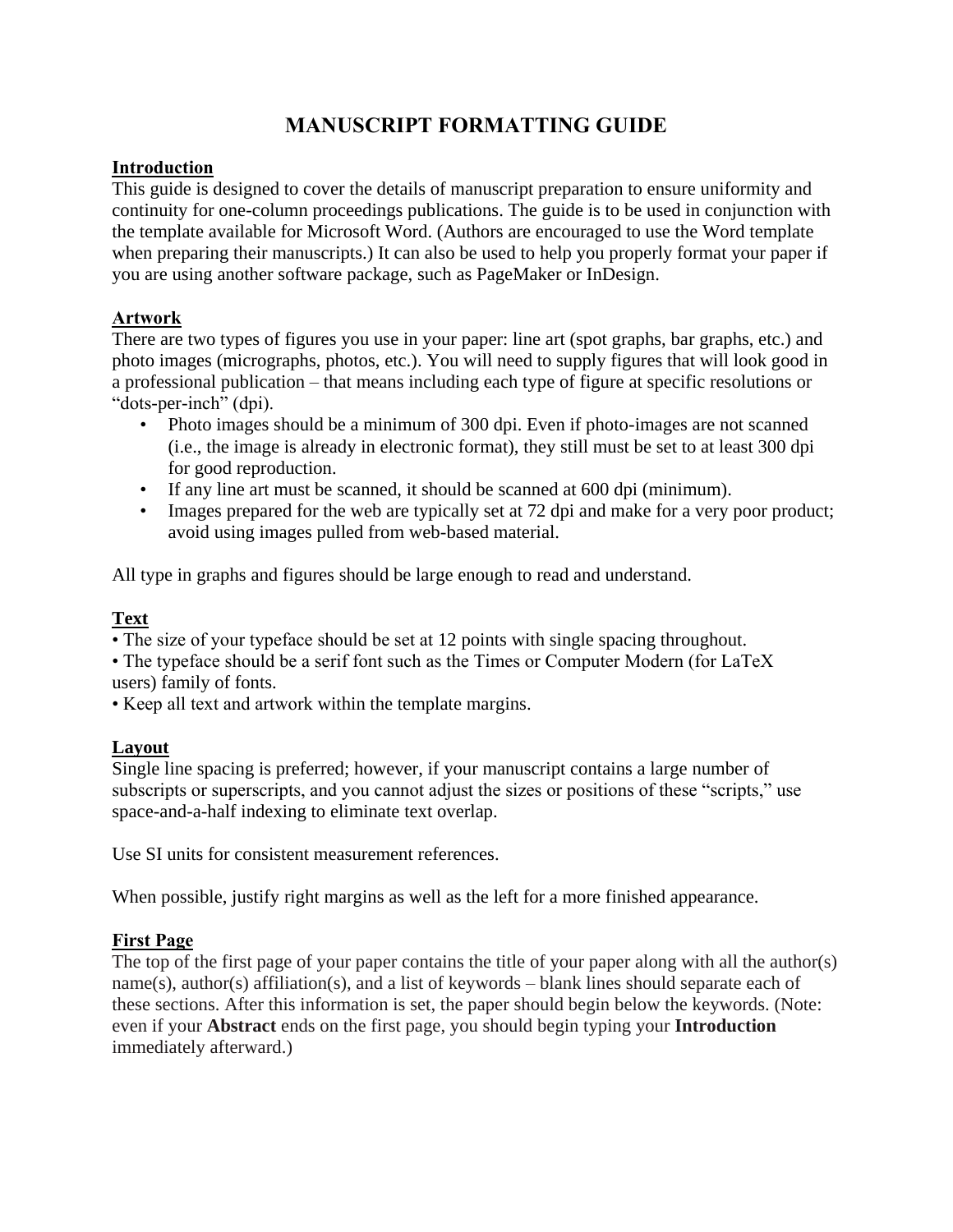Title. Enter the title of the paper. The title should be 14 pt., bold, centered, and in all caps (use lowercase letters where needed for element abbreviations, acronyms, etc.)

Author(s). If there is more than one author, subsequent author names should follow on the same line as the first author listed, continuing onto further lines as necessary. If the different authors also have different affiliations, there should be a superscript number following each author name that corresponds to the proper affiliation. Each author affiliation should be put on a separate line (multiple lines as needed), with a superscript number at the beginning that corresponds to the author(s) in the previous section.

Keywords. Please enter at least three appropriate keywords and leave a blank line before beginning the rest of the paper.

### **Headings**

A paper with text divided and organized under headings is recommended. These are the standards for one-column proceeding headings:

- First-level headings: 12 pt., bold, centered on a separate line, first letter of each word capitalized
- Second-level subheadings: 12 pt., underlined, flush left on a separate line, first letter of each word capitalized
- Third and subsequent-level subheadings: 12 pt., underlined, flush left but run as part of paragraph, first letter of each word capitalized

### **Equations**

All equations should be typed, centered, and separated from the text by one blank line of space above and below. They should be numbered consecutively in parentheses at the right-hand margin, in line with the last line of the equation as seen in the example below.

$$
CN + SO2 + O2 + H2O - CNO + H2SO4
$$
 (1)

### **Tables**

Place tables as closely as possible to their referencesin the text. Number consecutively with Roman numerals and center the title above the table. Table-width rules should separate the title from column headings, column headings from the table body, and finally the bottom of the table from the next paragraph. Footnotes would appear below the last line. (See Table I).

| Twie I. Boeanon and Bistribution of World Strip Casting Operations |        |         |  |  |  |
|--------------------------------------------------------------------|--------|---------|--|--|--|
| Location                                                           | Number | Percent |  |  |  |
| North America                                                      | 58     |         |  |  |  |
| Western Europe                                                     |        | 23      |  |  |  |
| Eastern Block                                                      | 29     | 18      |  |  |  |
| Asia                                                               | l 8    |         |  |  |  |
| Africa                                                             |        |         |  |  |  |
| South America                                                      |        |         |  |  |  |
| Australia                                                          |        |         |  |  |  |

| Table I. Location and Distribution of World Strip Casting Operations |  |  |
|----------------------------------------------------------------------|--|--|
|                                                                      |  |  |

\*Footnotes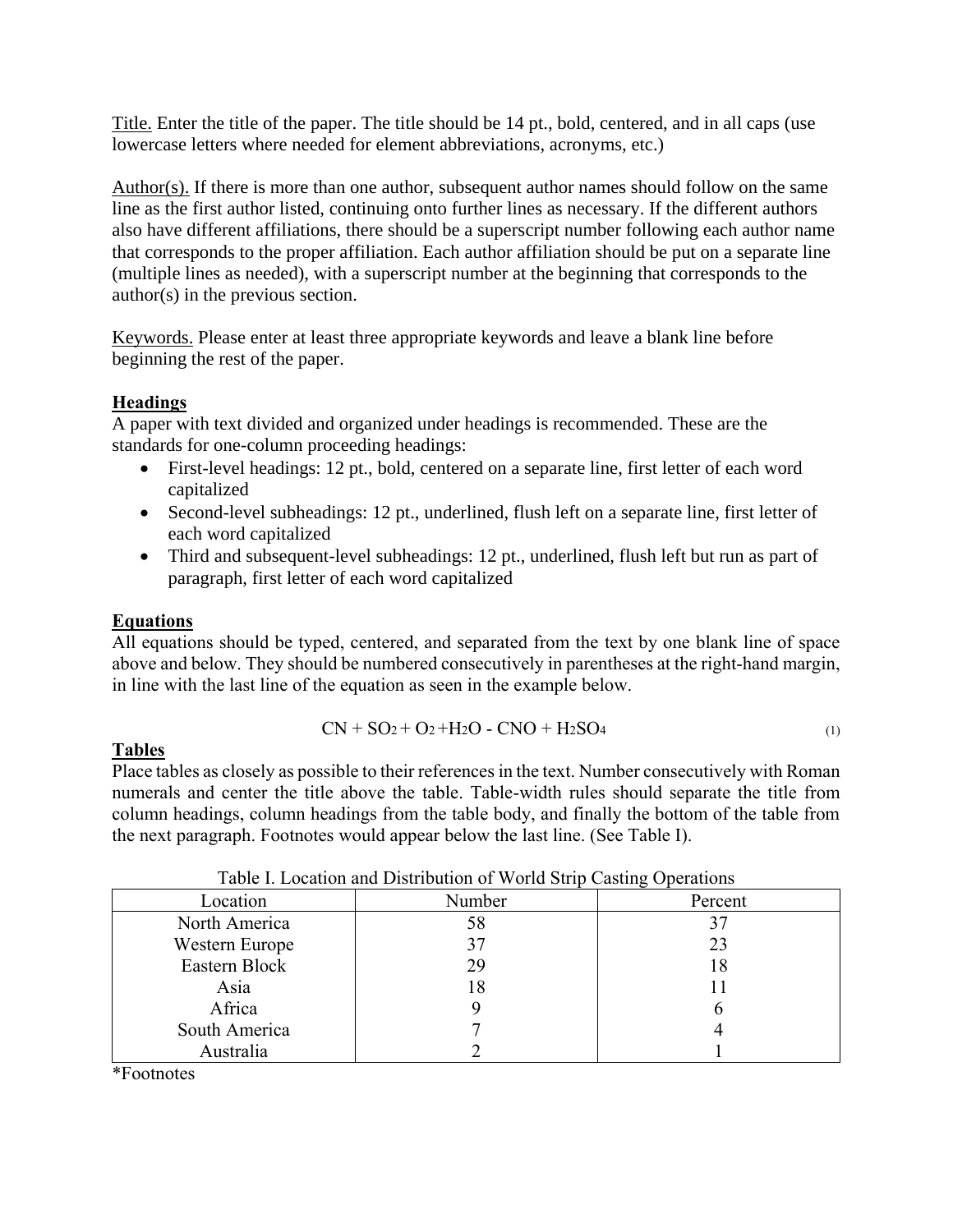If a table cannot be contained in the margins of the template, scale it down to fit the page width inside the margin area.

### **Figures**

Original figures in your paper should be numbered consecutively with Arabic numerals and each figure should be captioned. As with tables, figures should be placed as closely as possible to the appropriate text. At an absolute minimum, graphic images (halftones) should be set at 300 dpi. Photocopies or items from previously printed sources should be avoided since they reproduce poorly and any potential value is negated. If your figures must be reduced before inserting on the page, be sure not to reduce the caption. When presenting microstructures, be sure to place a scale marker on the photograph (see Figures 1 and 2).



Figure 1. TEM (110) cross sections of (a) 002 and (b) 002 dark field images from a sample with 1 min Zn exposure of a As-stabilized GaAs-(2×4) epilayer prior to the growth of the thin ZnSe Layer. The Zn-As interfacial layer is marked by arrowheads.



Figure 2. X-ray diffraction spectra of as-deposited and annealed films.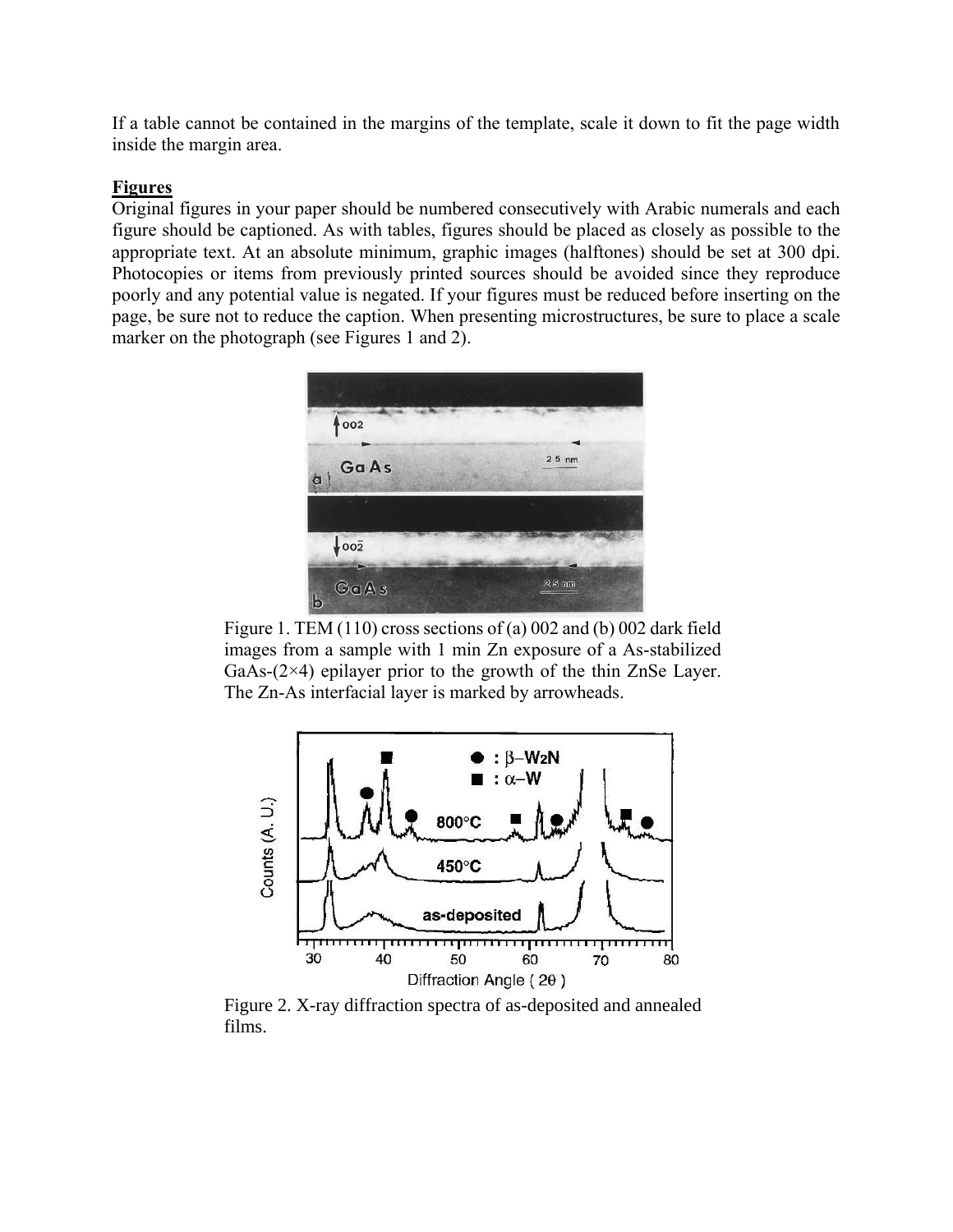### **References**

All text references should be consecutively numbered, using square brackets with the period after the reference – example [1, 2]. Complete citations should appear at the end of the paper in the **References** section, using single-spaced format with a blank line of space between items. References should provide readers with enough information to find the cited material. See below for various reference forms. Any manuscript preparation manual will assist you in handling unique citation situations. Abbreviations of widely used journals are accepted, but it is best to spell out the titles of foreign and less well-known journals.

### **Sample References**

### **BOOK**

### **One Author**

1. Robert D. Pehlke, *Unit Processes of Extractive Metallurgy* (New York, NY: American Elsevier Publishing Company, 1973), 175-199.

### **Two or three authors**

2. Ulrich Rembold, Karl Armbruster, and Wolfgang Ulzmann, *Interface Technology for Computer-Controlled Manufacturing Processes* (New York, NY: Marcell Dekker, Inc., 1985), 103.

### **More than three authors**

3. R.L. Gibbey et al., *Fast Breeder Reactor Fuel Performance* (LaGrange Park, IL: American Nuclear Society, 1979), 188.

### **Editor, compiler, translator**

4. Lawrence E. Murr, ed., *Industrial Materials Science and Engineering* (New York, NY: Marcel Dekker, Inc. 1985), 98.

5. Robert C. Bates. "A Model for Striation Spacing in Fatigue Crack Growth," *Fracture: Interactions of Microstructure, Mechanisms and Mechanics*, ed. J.M. Wells and J.D. Landes (Warrendale, PA: The Metallurgical Society of AIME, 1984), 255-284.

### **Multivolume work or series**

6. H. Baker et al., eds., Metals Handbook, vol. 2 (Metals Park, OH: American Society for Metals, 1979), 60.

### **JOURNAL**

### **Volume and year**

7. E.H. Lee, R.L. Mallet, and W.H. Yang, "Stress and Deformation Analysis of the Metal Extrusion Process," *Computer Methods in Applied Mechanics and Engineering*, 10 (1977), 339-353.

#### **Volume, issue and year**

8. M.J. Cooke et al., "LPCVD of aluminum and Al-Si Alloys for Semiconductor Metallization," *Solid State Tech*, 25 (12) (1982), 62-65.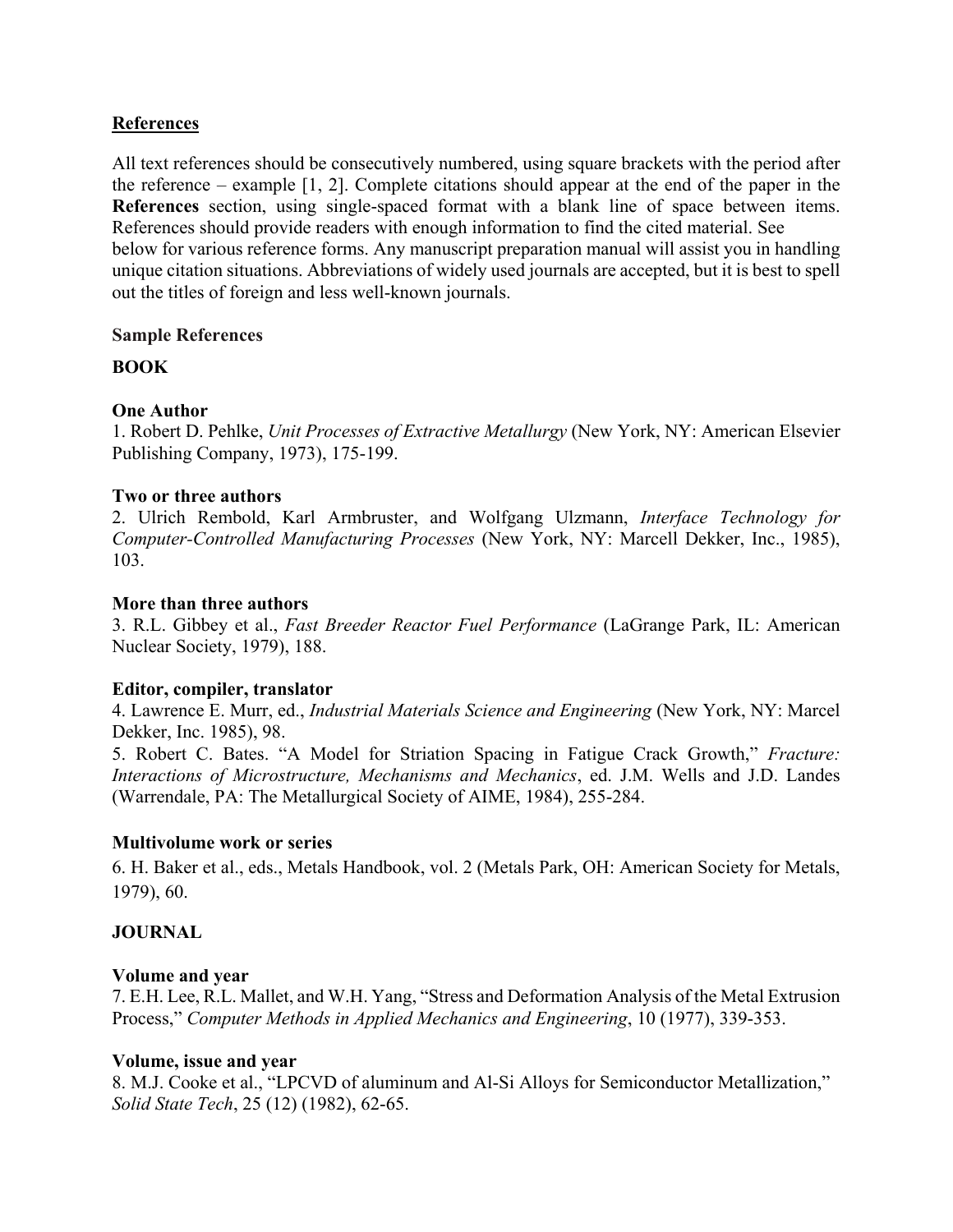9. B.L. Agarwal, "Postbuckling Behavior of Composite Shear Webs," *A.I.A.A. Journal*, 19 (F) (1981), 933-939.

### **UNPUBLISHED PAPERS**

#### **Reports**

10. D.N. Robinson, "A Unified Creep-Plasticity Model for Structural Metals at High Temperature" (Report ORNL/TM-5969, Oak Ridge National Laboratory, 1978).

#### **Dissertation or thesis**

11. B.G. Snyder, "Superplasticity in Ferrous Laminated Composites" (Ph.D. thesis, Stanford University, 1982), 45-51.

#### **Paper presented at meeting**

12. P.B. Queneau, "Behavior of Magnesium Sulfate During Acid Pressure Leaching Nickeliferous Laterite Ore" (Paper presented at the 113th AIME Annual Meeting, Los Angeles, California, 28 February 1984), 5.

### **(SEE NEXT PAGE FOR PAGE LAYOUT DIAGRAM)**